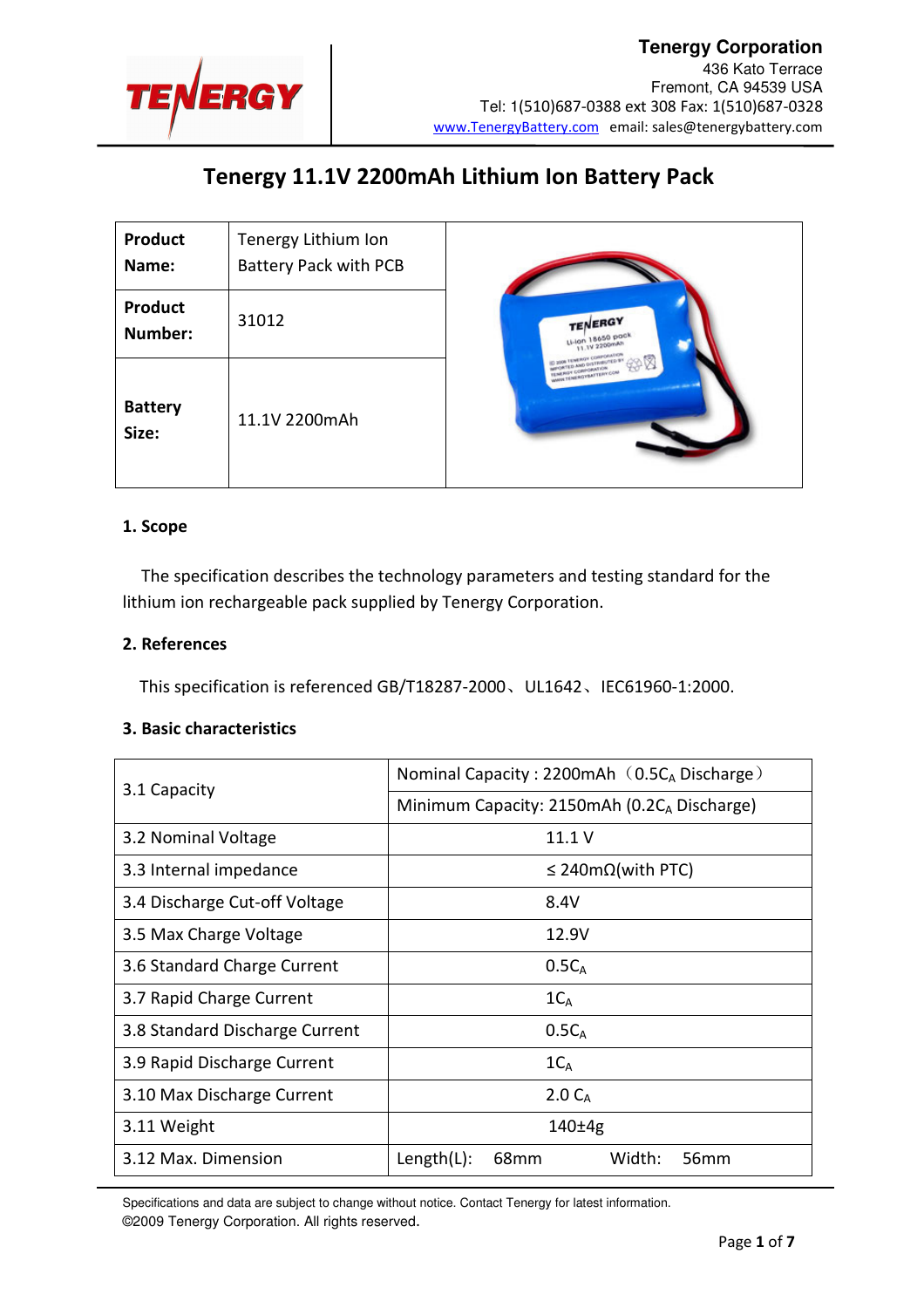

**Tenergy Corporation**  436 Kato Terrace Fremont, CA 94539 USA Tel: 1(510)687-0388 ext 308 Fax: 1(510)687-0328 www.TenergyBattery.com email: sales@tenergybattery.com

|                            | Height (H): 19mm |                                |
|----------------------------|------------------|--------------------------------|
| 3.13 Operating Temperature | Charge           | $0 \approx 45$ °C              |
|                            | Discharge        | -20 $^{\circ}$ 60 $^{\circ}$ C |
| 3.14 Storage Temperature   | Within 1 month   | $-5 \approx 35^{\circ}$ C      |
|                            | Within 6 months  | $0 \sim 35$ °C                 |

## 4. Standard Conditions for Test

Unless specified, all tests should be conducted within one month after the delivery under the following conditions: Ambient Temperature: 25±5℃; Relative Humidity: 65±20%

|                         | Constant Current and Constant Voltage (CC/CV) |  |
|-------------------------|-----------------------------------------------|--|
| 4.1 Standard Charge:    | Current = $1100mA$                            |  |
|                         | End-up Voltage = $12.9$ V                     |  |
|                         | End Current = $24mA$                          |  |
|                         | Constant Current (CC)                         |  |
| 4.2 Standard Discharge: | Current = $1100mA$                            |  |
|                         | End Voltage = $8.4V$                          |  |

## 5. Characteristics

※In this section, the Standard Conditions of Tests see the part 4.

## 5.1 Electrical Performances

| <b>Item</b>              | <b>Test procedure</b>                           | <b>Requirements</b>  |  |
|--------------------------|-------------------------------------------------|----------------------|--|
| 5.1.1 Nominal Voltage    | The average value of the working voltage in     | 11.1V                |  |
|                          | the whole discharge progress.                   |                      |  |
|                          | The discharge capacity of the cell, which is    |                      |  |
| 5.1.2 Discharge          | measured at $1C_5A$ (or 0.5CA) current          | $\geq$ 57(or 120)min |  |
| Performance              | discharge to 8.4V within 1 hour after           |                      |  |
|                          | completely charge.                              |                      |  |
|                          | After 28 days storage at $25\pm5^{\circ}$ after |                      |  |
| 5.1.3 Capacity Retention | completed charge, the residual capacity is      | Capacity≥80%         |  |
|                          | above 90%.                                      |                      |  |
|                          |                                                 |                      |  |
| 5.1.4 Cycle Life         | After 300 cycles in 100% DOD charge and         | $\geq$ 300 cycles    |  |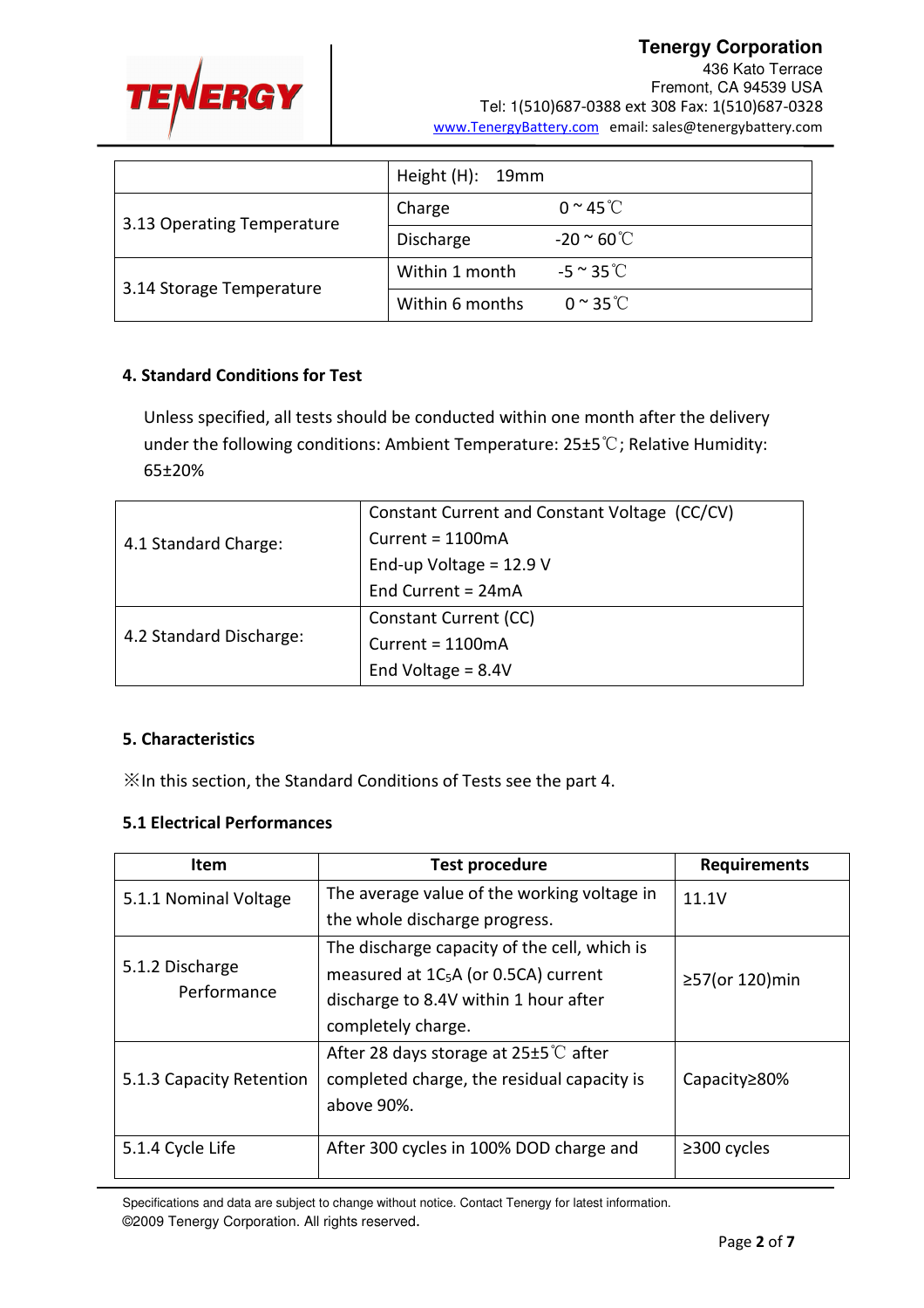

|               | discharge at 0.5CA current, the residual<br>discharge capacity is above 60% of nominal<br>capacity.                                                                                                                                                                             |                   |
|---------------|---------------------------------------------------------------------------------------------------------------------------------------------------------------------------------------------------------------------------------------------------------------------------------|-------------------|
| 5.1.5 Storage | (Within 3 months after manufactured) after<br>standard charged 40-50% capacity and<br>stored at ambient temperature<br>25±5°C, 65±20%RH for 12 months, the<br>storage expiry and the cell completely<br>charged, the cell is discharged at 0.2 CA<br>current discharge to 8.4V. | Discharge time≥4h |
|               |                                                                                                                                                                                                                                                                                 |                   |

## 5.2 safety Performances

| 5.2.1 Short Circuit          | The cell is to be short-circuited by connecting<br>the positive and negative terminals of the cell<br>directly with copper wire with a resistance<br>less than $0.05Ω$ .                                                                                                                                                                                                                                                           | No fire, no explosion. |
|------------------------------|------------------------------------------------------------------------------------------------------------------------------------------------------------------------------------------------------------------------------------------------------------------------------------------------------------------------------------------------------------------------------------------------------------------------------------|------------------------|
| 5.2.2 Impact Test            | Impacting of a cell on a hard surface following<br>a hammer of 10 kilograms free fall from 1m<br>height.                                                                                                                                                                                                                                                                                                                           | No fire, no explosion. |
| 5.2.3 Overcharge<br>(3C/15V) | The cell that connect with the thermocouple is<br>put in the fume hood, the positive and<br>negative terminals are connected by a<br>permanent constant electrical source,<br>regulate current to 3 CA and voltage to 15 V.<br>Then charge the cell until voltage is 15 V,<br>current about 0A. Monitor the temperature<br>change of cell when the temperature of cell is<br>about lower 10°Cthan peak value, the test is<br>over. | No fire, no explosion. |
| 5.2.4 Thermal shock          | After standard charging, heat cell to<br>150 $\pm$ 2°C at rate of 5 $\pm$ 2°C/min and keep 10<br>minutes.                                                                                                                                                                                                                                                                                                                          | No fire, no explosion. |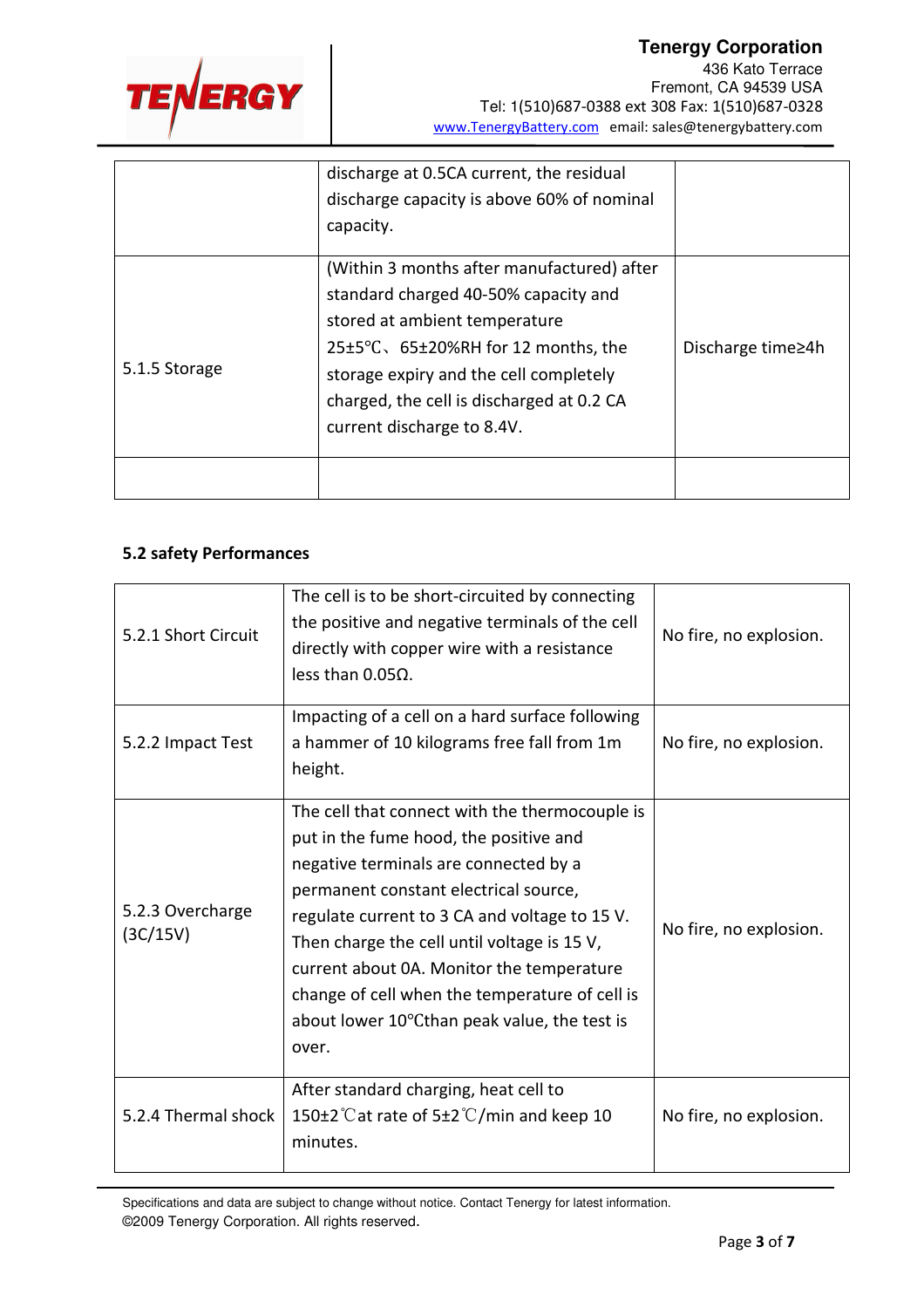

## 5.3 Environmental tests

| 5.3.1 High           | The fully charged cell is put in the              |                        |
|----------------------|---------------------------------------------------|------------------------|
| temperature          | surroundings of 55±2°Cfor 2 hours, and then it    |                        |
| performance          | is discharged to the 8.4V at 1CA current rate.    | Capacity≥80%           |
|                      |                                                   |                        |
| 5.3.2 Low            | The charged cell is put 16-24 hours at -          |                        |
| temperature          | 20±2°Cand then discharge to 8.4V at 0.2 CA        | Capacity≥50%           |
| performance          | current rate.                                     |                        |
|                      | After standard charging, the cell is fixed on the |                        |
|                      |                                                   |                        |
|                      | platform and be subjected to vibrate on           |                        |
|                      | following frequency 10~55Hz and amplitude         |                        |
| 5.3.3 Vibration Test | vibration for 30 minutes with direction of X, Y.  |                        |
|                      | Vibration Frequency: 10~30Hz, vibration           |                        |
|                      | amplitude 0.38mm. Vibration Frequency:            |                        |
|                      | 30~55Hz, vibration amplitude 0.19mm               |                        |
| 5.3.4 Drop Test      | The cell is to be dropped from a height of 1m     |                        |
|                      |                                                   |                        |
|                      | to hard board in X, Y, Z directions for twice     |                        |
|                      | respectively. Then discharge the cell at 1CA      | No fire, no explosion. |
|                      | current rate to 5.6V, and undertake more than     |                        |
|                      | three circles of standard charge and discharge    |                        |
|                      | at 1CA current rate.                              |                        |
|                      |                                                   |                        |

### 6. Packing

Keep the cells at the half-fully charged state before packing.

# 7. Transportation:

Violent shaking, bumping, rain and flaring sun shall be forbidden during the transportation. Keep the cells at the half-fully charged state.

# 8. Storage

Please keep the cell in the cool and dry environment: Within 1 month -5  $\sim$  35 °C or Within 6 months, 0  $\sim$  35 °C, Relative humidity≤75%, Keep the cells at the half-fully charged state.

9. Warranty period of this product is 6 months from leaving plant.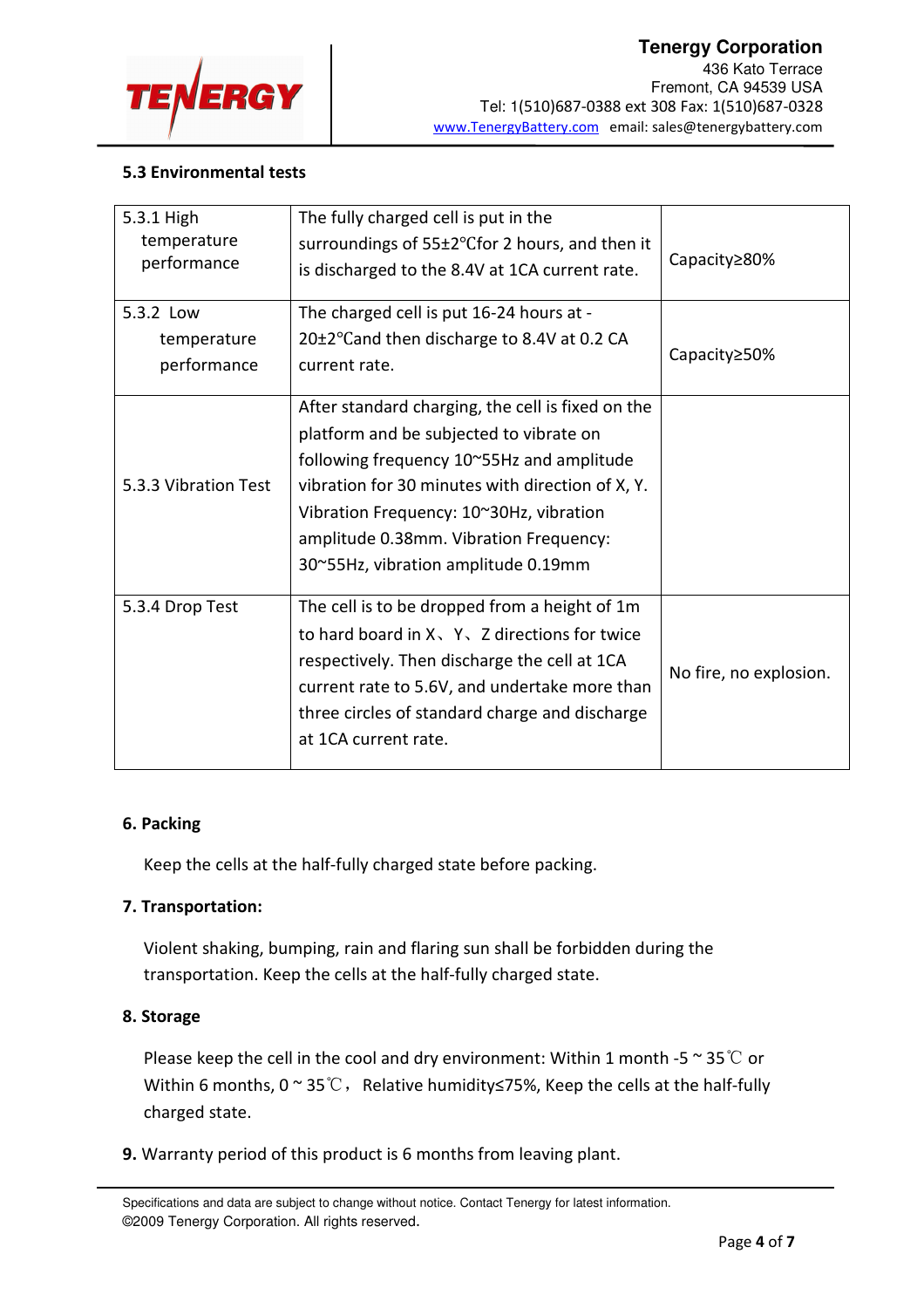

10. We will not guarantee against any accidents occurring due to usage against this specification.

11. The information in this specification subject to change without prior notice.

12. The information contained in this document is for reference only and should not be used as a basis for product guarantee or warranty. For applications other than those described here, please consult Tenergy directly.

### 13. Caution:

- 13.1 Please read the specification carefully before testing or using the cell, as improper handling of Lithium-ion cell may result in loss of efficiency, heating ignition, electrolyte leakage or even explosion.
- 13.2 While testing the cell of charging and discharging, please use the testing equipment special for Li-ion cell. Do NOT use the ordinary source of constant current and constant voltage, which fails to restrict charge and discharge to cell in order to prevent the cell from being overcharged and over-discharged, triggering cell malfunction or explosion.
- 13.3 When charging and discharging to the cell or packing it into the equipment, do NOT reverse the terminals of cathode and anode or it will make the cell overcharging and over-discharging, causing the cell to lose efficiency seriously and even explode.
- 13.4 Do NOT weld the cell directly, do not disassembly the cell.
- 13.5 Do NOT put the cell together with such metal products as necklace, hairpin, coin or screw in the pocket or in the bag; neither store them together. Do NOT connect the positive and negative electrode directly with such conductive materials as metal, or it may make the cell short-circuit.
- 13.6 Do NOT beat, throw or trample the cell. Do NOT put the cell into the washing machine or the high-pressure container.
- 13.7 Do NOT put the cell close to heat source, for instance, fire, heater etc. Do NOT use the cell under the circumstance of burning sun or the temperature exceeding 60 $\degree$ C, or it may cause the cell to generate heat, heating ignition and loss of efficiency.
- 13.8 Do NOT get the cell wet or throw the cell into water. When not use, it should be placed in the dry and low temperature environment.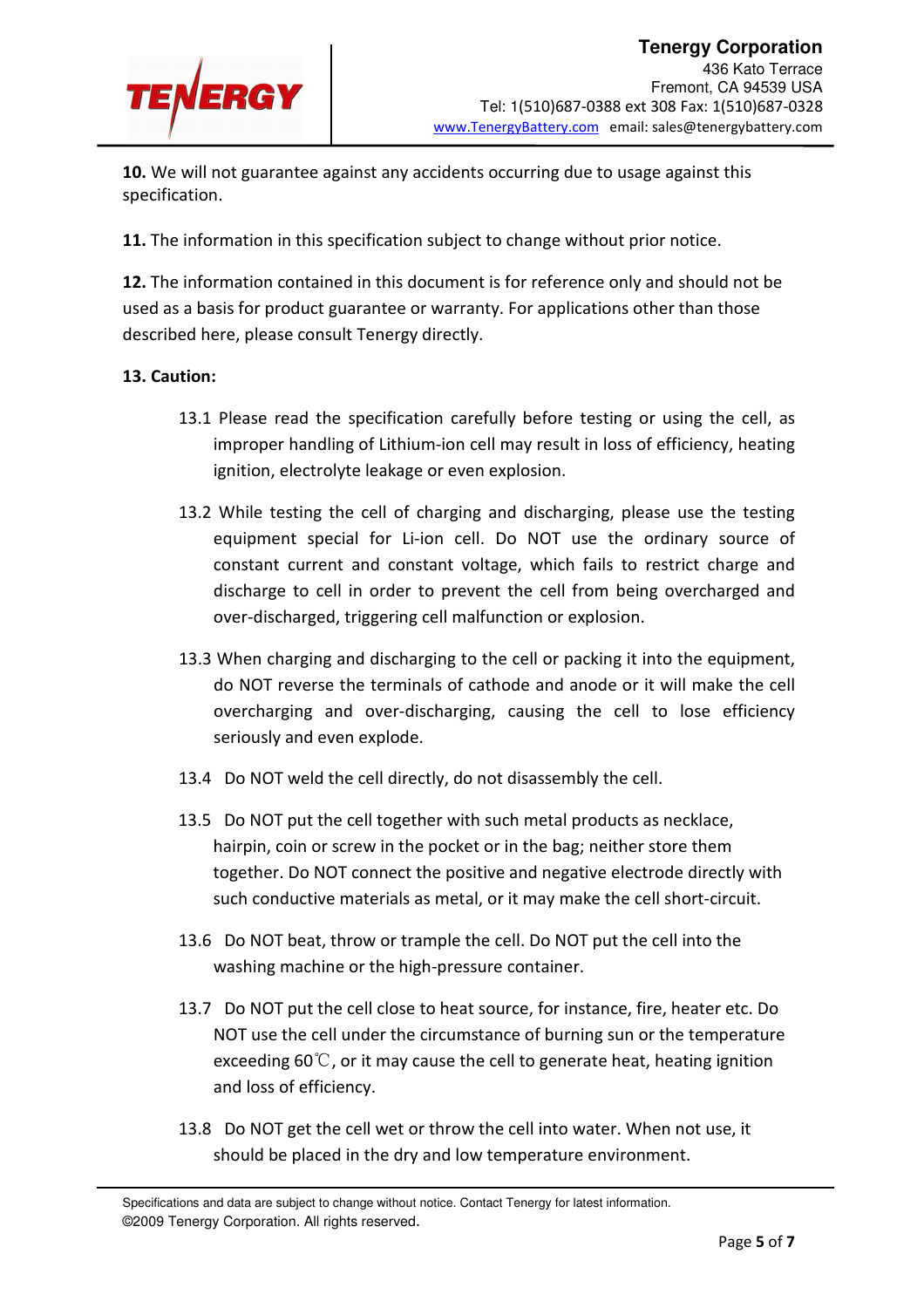

- 13.9 While using, testing or preserving the cell, if you find the battery become hot , distribute smell , change color, deform or any other abnormality, please stop using or testing immediately, and attempt to isolate and keep away from the cell.
- 13.10 If the cell leaks, the electrolyte gets into the eyes, do not rub eyes, instead, rinse the eyes with plenty of water, and seek medical service. If the electrolyte gets onto the skin or clothe, wash it with plenty of water immediately.

### 14. PCB Specification

Tenergy adds the PCB for all the lion battery pack